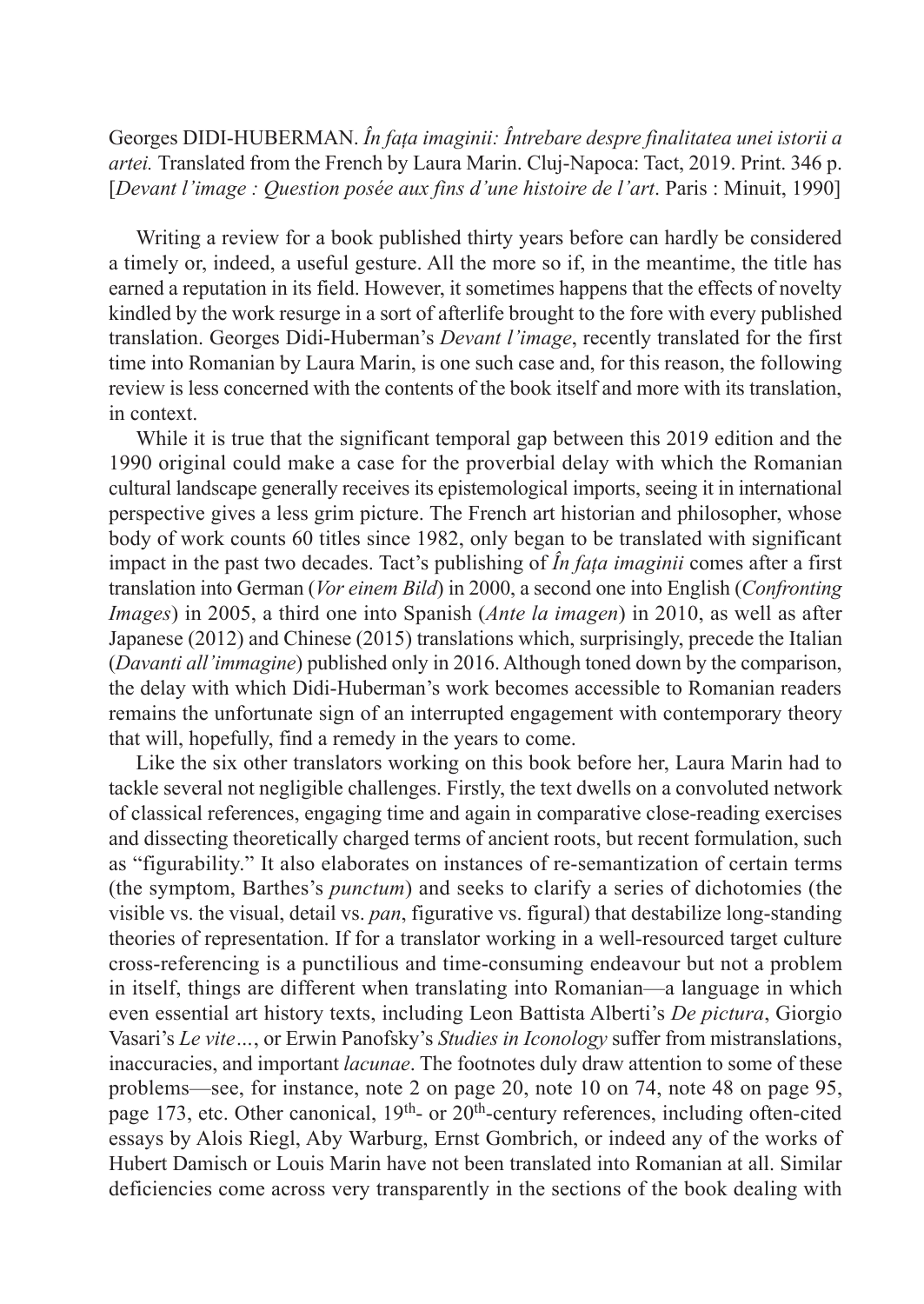theology, philosophy (mostly Kantian and Heideggerian scholarship) or psychoanalytic theory (Freud, Lacan, Fédida). With this in mind, Laura Marin's researched rendering of the critical apparatus of the book doubles as a competent and discrete cartography of historical, critical, and theoretical absences in the corpus of localized literature. Although she does not formulate it explicitly, the translator's approach, as well as her personal attempts to compensate for this lack, seem to be an urgent call for new translations and re‑translations.

A second difficulty in "domesticating" this particular text, to use Lawrence Venuti's terminology from *The Translator's Invisibility*, is the fact that it relies on traces of foreignness to begin with and, in doing so, it acknowledges and preserves the untranslatability of certain terms, already in its original version. Although undoubtedly very French in style, *Devant l'image* is one of those heavily italicized works that draw from and add to a European lexicon specialized in reflections on the means, the history, and the hermeneutics of visual arts. Therefore, the source language of the book is, in this sense, a highly intellectual jargon combining Greek, Latin, Italian, German, and English, dipped in the flawless readability of elegant and, at times, literary French prose. While adding another layer of complexity to the multilingual puzzle, Laura Marin's translation into Romanian manages to gracefully (although not effortlessly) maintain the delicate balance between language‑specific accuracy and general intelligibility—a balance to which the author himself had to attend by providing necessary explanations or the occasional original terminology in brackets. A good example of this double effort in translation is the clarifications they both bring (one descriptively, the other, etymologically and terminologically) to illuminate the concept of *pan* and its functioning as an event that unfolds within the image (25-26). These two acts of translation, the intraand the inter‑linguistic, often go hand in hand throughout the volume, especially when a key concept—the figural, the visual, the virtual, etc.—is introduced with the intention for it to carry the full weight of its cultural history. Most times, however, the translator is left alone to clear out instances of semantic fogginess: see the necessary explanation Laura Marin provides for the polysemous use of the French *fins* in the subtitle of the book (10). Later, in the afterword, she will render more explicit the stakes of this play with ambiguity and its centrality to Didi-Huberman's entire work of provocation against a reified, self‑conditioned discipline of art history. Advocating the necessity to replace art history's discourse on *objects* with an interdisciplinary study of *images*, his demonstration already forges strategic alliances outside the discipline, focusing on four main moments in the chronology of Western humanities: Vasari, Kant, Panofsky, and Freud. Secondary, but not less influential sources he draws from are Zuccari's metaphysics, Riegl's work around the notion of *Kunstwollen*, Warburg's efforts toward a *Kulturwissenschaft*, Benjamin's famous *aura*, and Ernst Cassirer's theory of symbolic forms, among others.

One of the signature features of the French historian's writing is the intricate, playful rhetorical machinery he sets in motion. His texts overflow with wordplay, metaphor and allegory, but these do not serve simply as ornate flourishes, as an innocent reader may mistakenly assume. Following Didi‑Huberman's strategy closely (who in turn follows Bataille's theory of *not-knowledge*<sup>1</sup>), Laura Marin attends to the subtleties of figurative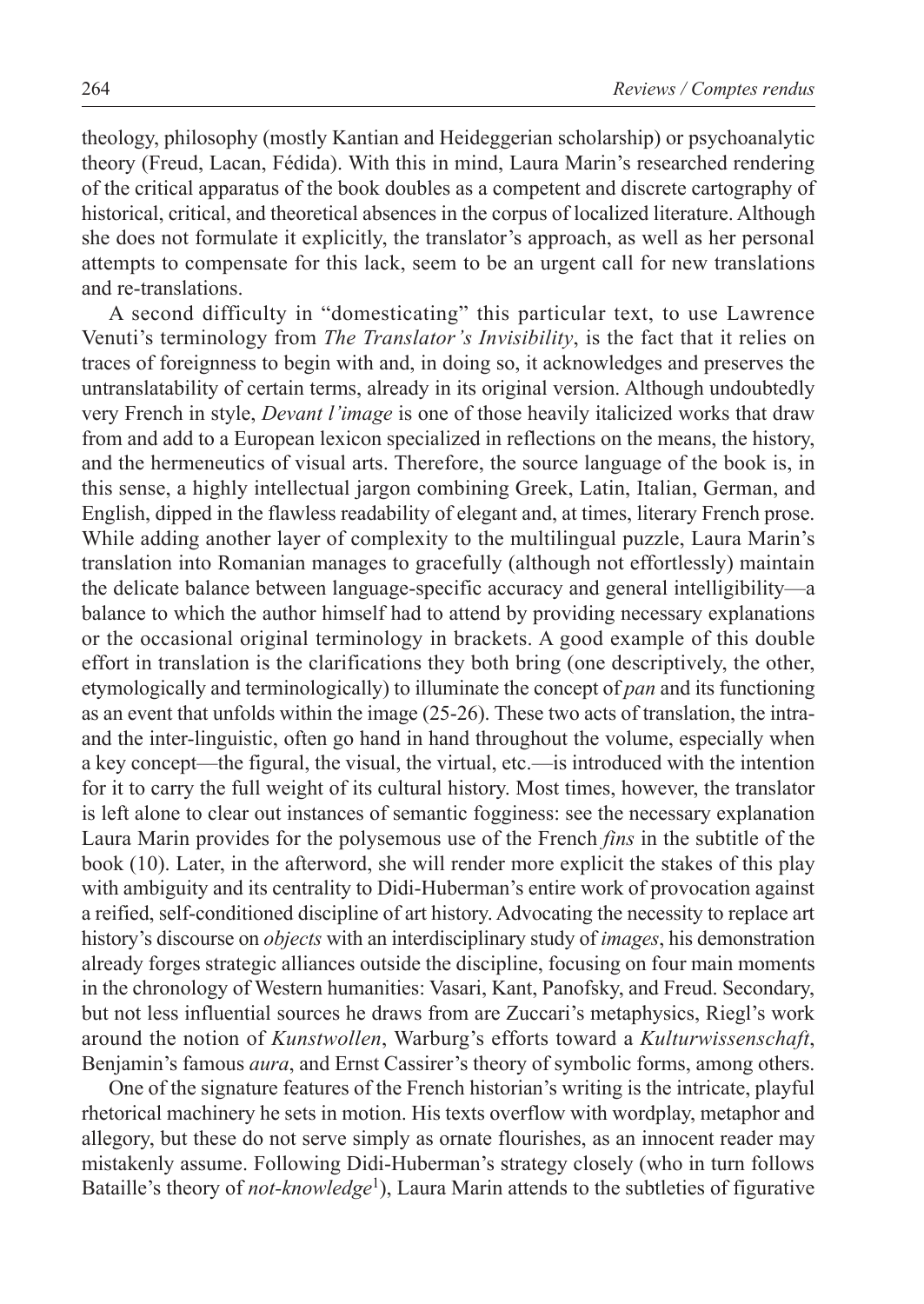language as instruments of real epistemic value, able to decondition positivist frameworks and mindsets that sooner or later bring visual interpretation to a standstill. This is a third difficulty in translating *Devant l'image*: namely, to faithfully render the author's poetic circling of the subject matter in its wondrous attempt to clarify without pretending to be exact, to define without circumscribing, and to compare without decontextualizing. The surprising efficacy of this approach, as well as the improbable fluency of its translation, are perhaps most visible in the several commentaries on Vermeer's painting that conclude the book.

Good translation is invisible and, simply by virtue of its elusiveness, it is the hardest to review. Particularly when the original already sounds like a translation of a disciplinary discourse into an interdisciplinary one or, if one looks at it differently, like a translation of immaterial pictorial forces (*puissances*) into the figural potential of language. In translating this twofold original *translatio*, Laura Marin brings to the Romanian readership much more than *Devant l'image* itself. She also lays the ground for a wider epistemic import prone to compensate for the missing pieces in the art history and visual theory written in this language. *În fața imaginii* is not Laura Marin's first translation from Georges Didi-Huberman, as her familiarity with his intellectual "dialect," acquired through ongoing correspondence and previous translations of his essays<sup>2</sup>, clearly shows. It is, however, his first book-length work ever published into Romanian. Fortunately, it will not be the last: a second manuscript is currently in preparation.

## **NOTES**

1 One of the two epigraphs that open *Devant l'image* is precisely a fragment on *not-knowledge* taken from Georges Bataille's 1943 *L'Expérience intérieure* that testifies to this intellectual lineage: « *Le non-savoir dénude.* Cette proposition est le sommet, mais doit être entendue ainsi : dénude, donc je vois ce que le savoir cachait jusque-là, mais si je vois *je sais*. En effet, je sais, mais ce que j'ai su, le non-savoir le dénude encore. » (*Œuvres complètes.* Tome 5. Paris : Gallimard, 1973, 66, author's emphasis).

In the English edition (Pennsylvania State University Press, 2005), the fragment appears in John Goodman's translation: "*Not-knowledge strips bare*. This proposition is the summit, but should be understood as follows: it strips bare, hence I see what knowledge previously had hidden; but if I see, *I know.* In effect, I know, but what I knew, not-knowledge strips it barer still."

2 Two of which have been published in *Images, Imagini, Images: Journal of Visual and Cultural Studies* 5 (2015): *Georges Didi-Huberman: Déplier l'image*. Iași: Institutul European. See "Încântător de alb" (19-30) ["Une ravissante blancheur." *Phasmes : Essais sur l'apparition.* Paris : Minuit, 1998, 76-98] and "Imaginea arde" (179‑207) ["L'image brûle." *Phalènes : Essais sur l'apparition*, 2. Paris : Minuit, 2013, 340-372].

> **Alexandra Irimia Western University, Ontario**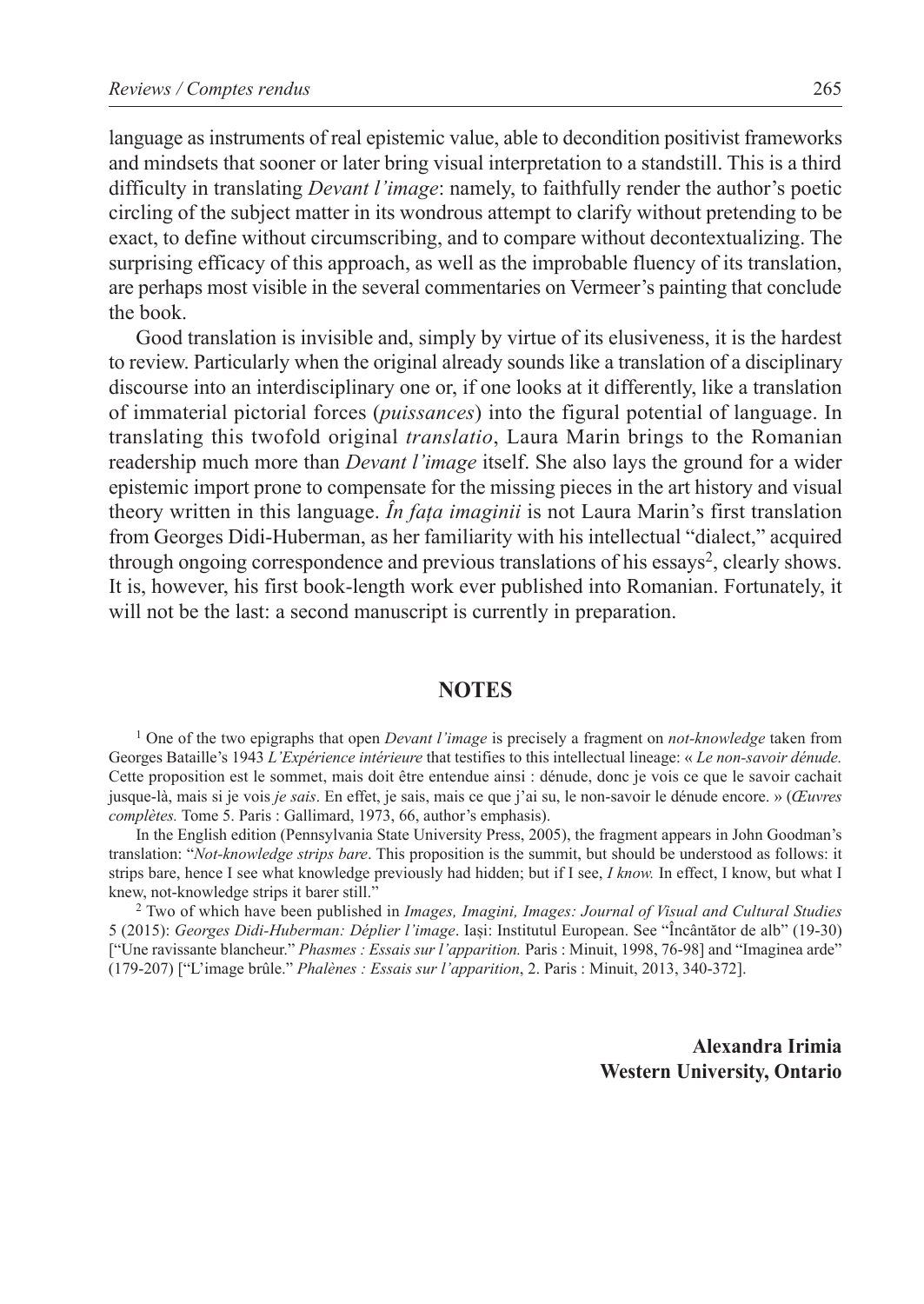François CUSSET. *French Theory: How Foucault, Derrida, Deleuze, & Co. Transformed the Intellectual Life of the United States*. Translated from the French by Jeff Fort. Minneapolis: U of Minnesota P, 2008. Print. 408 p.

Almost twenty years after it first appeared in print, in 2003, François Cusset's book manages to stay just as relevant, not only on account of its being a well-grounded inquiry into the theoretical avatars of French post‑structuralism, but also because the problems it deals with seem to be as significant today as they were in the nineties. The concerns of the American University with matters of power, ideology and canonical relevance have not abated in the meantime and they are still rooted in some of the key concepts of the theoretical sixties. The series of moral panics that have flared in US colleges over the last few years and the renewed conservative attacks against the "neo‑marxist" left have again brought the old French names to the forefront of the culture wars, and Cusset's history, the only general history on the topic to date, is a good starting point for understanding the generally badly understood historical context of this lasting French influence.

Although in much of the academic world Foucault, Derrida, Deleuze, Baudrillard and co. are still thought of as a "team" or are believed to have written a more or less coherent philosophical corpus in between themselves, in France they were often on opposite sides of debates and part of a discordant culture of ideas. We see them as a corpus, Cusset claims, not on account of their perfect mutual intelligibility. The inventory of works and names that has gradually come to be associated with French Theory and that has proven so influential in literature departments throughout the world is an American invention. Or, to be more explicit, these works were indeed written by French philosophers in France, but their ideas were gradually Americanized by the nineties. In the eighties and nineties, when their American influence was at its peak, their fame in France had already waned and they were ousted by a new generation of thinkers, one less willing to defend left-wing ideology, but also less engaging on an intellectual level.

This philosophical transfer from France to the United States did not happen overnight. The canon had to be "invented." The relocation of theory from Europe to North America took place gradually and was made possible by a prehistory of its own. Overall, Cusset shows that although there had been a previous French influence on the American arts especially, French Theory is an *ex nihilo* creation of the American university (26). In the sixties, very little was known in the US of the *en vogue* philosophers of France; some of Lévi-Strauss's writings were all but ignored, even after being translated. A (now famous) seminar in 1966, at Johns Hopkins, brought the future celebrities together, giving some the opportunity to meet there for the first time (Derrida, Paul de Man and Lacan had never met previously). This is the approximate date of birth of this particular French influence on the American academe; around that time, prestigious American universities established ties with institutions of higher education in France and it is on this institutional basis that the transfer occurred.

What is particularly interesting in the relocation of continental philosophy is the fact that it was the literary departments that made it possible. American philosophy in the sixties was mainly analytic—philosophy departments were highly skeptical of the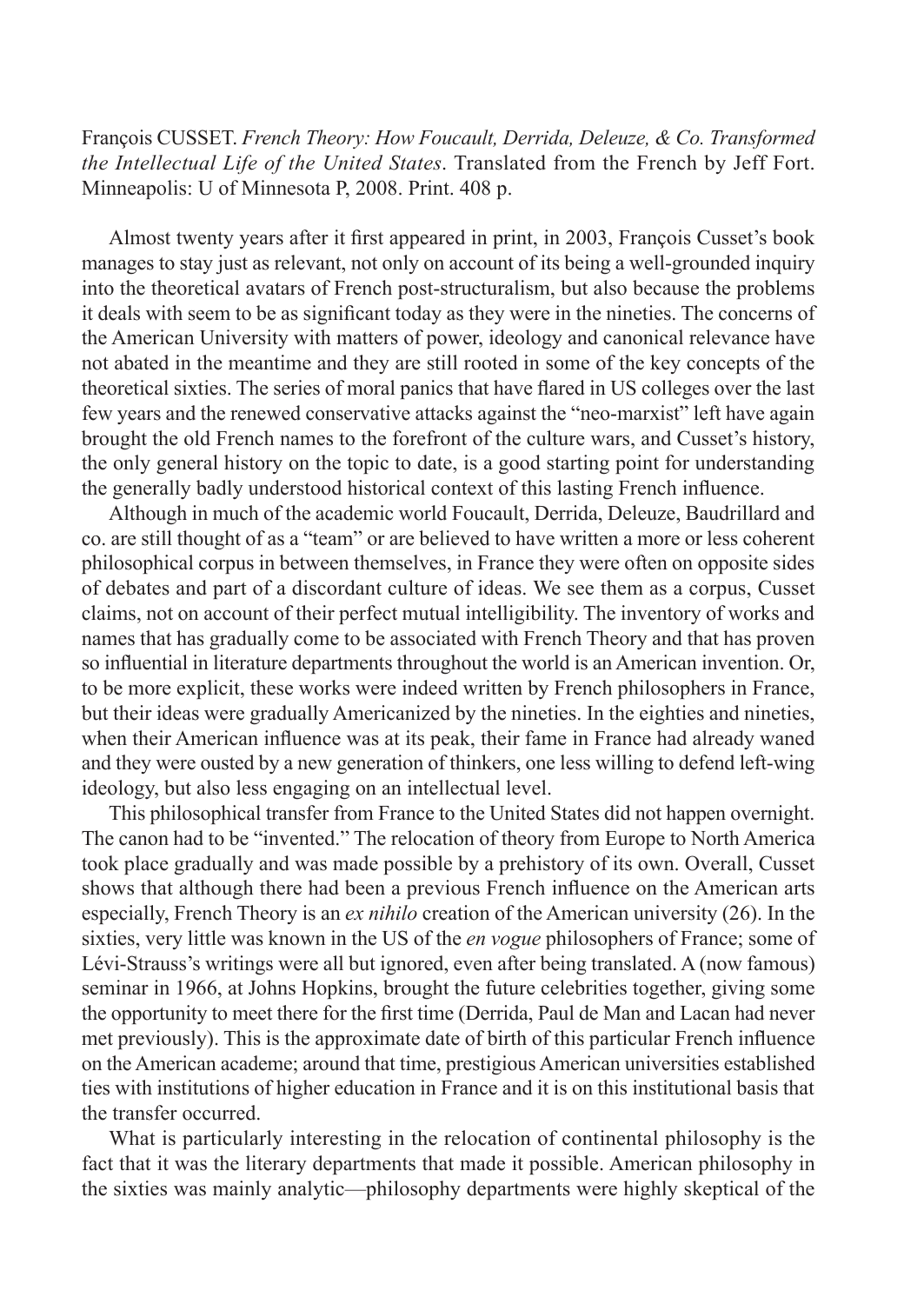seemingly paradoxical nature of continental philosophy, which they mistrusted, if not downright disparaged. So it was the new literary magazines coming out in the sixties and seventies that proved more welcoming to the new French philosophy—Cusset shows that more than half of the articles published about Foucault, Derrida, Deleuze, Baudrillard and the others appeared in such literary magazines, some of which had originated in the counter‑culture communities of the sixties growing around the "academic phalanstery" that was the American university. Because the university was the centre of American academic life, the new theories, once translated and retooled, became instruments for rethinking the canon and the university itself. This happened, paradoxically, despite the fact that the French post‑structuralist critique of power (especially in Foucault) was not in itself concerned with the canon or the university. In Europe, the university as such was less relevant to the intellectual landscape than in the US. It is this supercilious centrality of the university in the United States that explains why French theorists became influential academic figures in the country, while having by comparison little academic influence at home. The most interesting aspect of this transfer is that it was so very American; by contrast, the French intellectual scene outgrew its own infatuation with the so-called "la pensée '68" quite early.

The general picture Cusset leaves us with is not, however, that of a domination of the American intellectual community by French theoretical imports; *French Theory* is in fact the very well-researched story of the way in which the American academia misread, reinterpreted and finally betrayed French post‑structuralism. Cusset is convinced of the virtues of this kind of fertile cultural betrayal and has the patience to follow it through all its stages and places of influence, from English departments and artistic movements, up to the beginning of the technological revolution (he even talks about the DJs and the hackers who were obliquely influenced by Baudrillard and Deleuze). It is this eagerness with which it tries to cover everything that is the book's only fault, since at times it loses focus as a result of the sheer agglomerations of facts it deals with. But the author may have been compelled to shuffle through all this material because of the diversity of impact that French Theory has shown. The ability to change shape and be retooled for local concerns is what made theory such a powerful instrument, "the most valuable commodity on the academic market, or the only approach that breaks down the walls of the humanities; recruitment strategy or science of the text; sectarian seal worn on the lapel, or critical force without equal; or all of this at once" (Cusset 106).

French Theory's critique of truth and hermeneutics of disbelief gave theoretical support in various guises to feminism, identity studies, textual interpretation and to the reconsideration of the canon. After undergoing a process of selection, misinterpretation and fragmentation, after being subjected, that is, to what Cusset calls "the ancestral prostitution of texts," the French Theory reading list has become an ubiquitous accessory in English departments not only in the US, but the world, although French cultural influence in the US has decreased to an all-time low and French academics themselves have played little part in this internationalization, because "they struggle with foreign languages more than their European counterparts, they are institutionally cut off, owing to the rarity of exchange programs and sabbaticals, sidelined in France by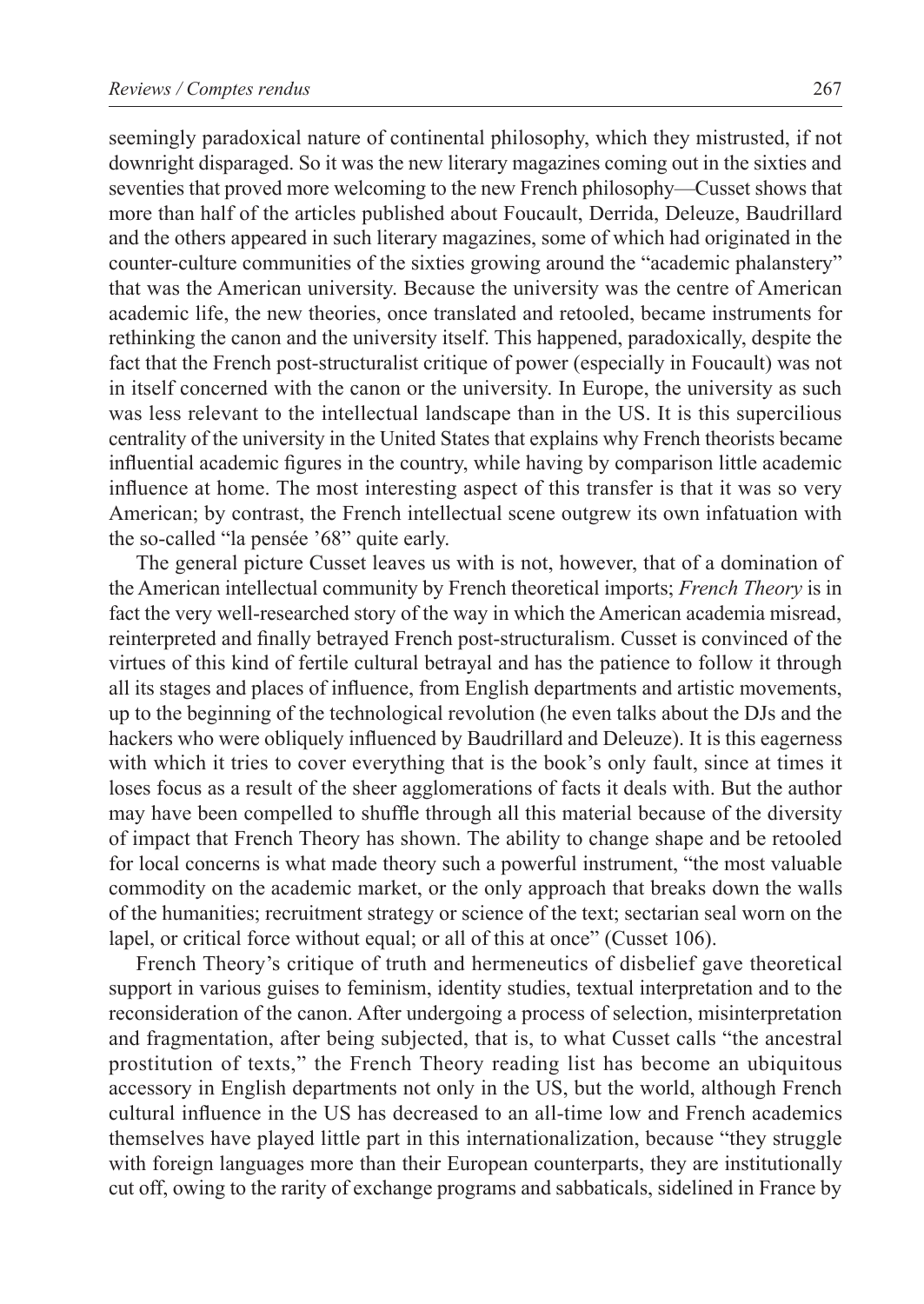public intellectuals, and they have shifted abruptly from a generally accepted academic agreement on Marxism to a vehement anti‑Marxist stance today" (Cusset 293).

As a narrative about the repercussions of a very lively European debate in the sixties on the American intellectual landscape, Cusset's book is encyclopedic in scope, although not always in depth, and impartial and clarifying in its scrutiny of what otherwise is a nebulous chapter of twentieth-century intellectual history.

**Iulian Bocai**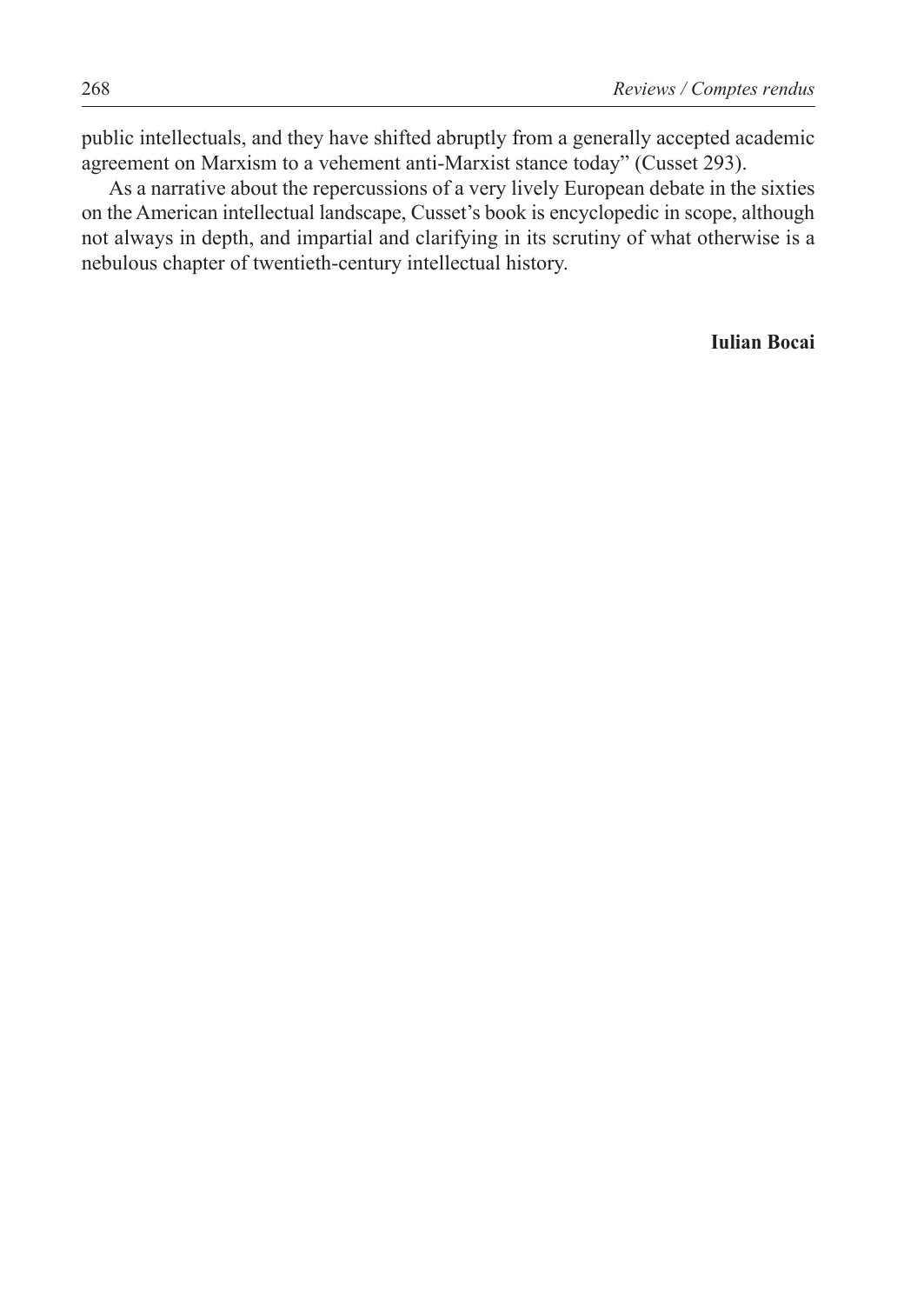Nathalie HEINICH. *Des valeurs : Une approche sociologique*. Paris : Éditions Gallimard, 2017. Epub file.

While Bourdieusian sociology has garnered considerable interest from Romanian intellectuals in the humanities over the last few decades, not the same holds true for other branches of contemporary sociology. Pragmatic sociology—one of the main contenders of Bourdieusian critical sociology—has received comparatively little attention from the local academia, even though its foundations were laid as early as the 1980s (leading to what in France is known as the "pragmatic turn" in the social sciences). Luc Boltanski, one of its initiators, was only translated into Romanian in 2016, with *Le nouvel esprit du capitalisme* (co-authored with Ève Chiapello, first French edition: 1999), in which he expands a typology he first elaborated in *De la justification* (co-authored with Laurent Thévenot, 1991), as yet untranslated. *Le nouvel esprit du capitalisme* is a telling choice, because it indicates that what guided the decision to publish it in Romanian was not so much an interest in the approach, as an interest in the topic.

However, there is a lot pragmatic sociology has to offer to literary and cultural studies, and this is particularly salient in Nathalie Heinich's book *Des valeurs*. Just like Bourdieu made the literary world one of the focal points of his analysis, building his theory of the field of cultural production around it, Nathalie Heinich (a former student of his) has also focused on the sociology of arts and, more generally, the sociology of elites, dealing with issues such as reputation, prestige and the professional identity of writers and artists. Her interest in the question of values is a natural outcome of her research on the sociology of arts and the author herself called *Des valeurs*, shortly after its publication, "the guiding thread" of her entire work to that date ("Présentation du livre *Des valeurs. Une approche sociologique* par Nathalie Heinich". *YouTube*, uploaded by CRAL, 4 April 2017, 1:22– 1:25). However, the book does not concern itself strictly with aesthetic value, but with values in general, and, what is more, with the question of defining the best sociological approach to deal with an issue as elusive as value.

Indeed, *Des valeurs* is as much about sociology as it is about values. Highly polemical in its theoretical and methodological claims, the book places considerable focus on the approaches that Nathalie Heinich sees as *not* suitable for addressing the question of value, be they philosophical, economic, or otherwise. When it comes to sociological schools, Heinich mostly takes issue with Bourdieu, stressing that values should not be understood as a means to conceal private interests and that seeing them as a mere instrument for domination is a "simplistic politicization of the question of values" ("Introduction : La guerre des valeurs"; my translation; all subsequent translations are mine). Pragmatic sociology acknowledges more diverse causes for the agents' behaviour (referred to as "regimes of engagement") and refuses to derive them from the agents' habitus or position within a field—an approach it considers overly deterministic and excessively rationalistic. In the spirit of pragmatic sociology, Nathalie Heinich takes the agents' own accounts of their motivations seriously, and points out that values are not "illusions," since they are active, effective forces operating within society: "Between the actor asserting his values and the sociologist criticising them in the name of their lack of objectivity or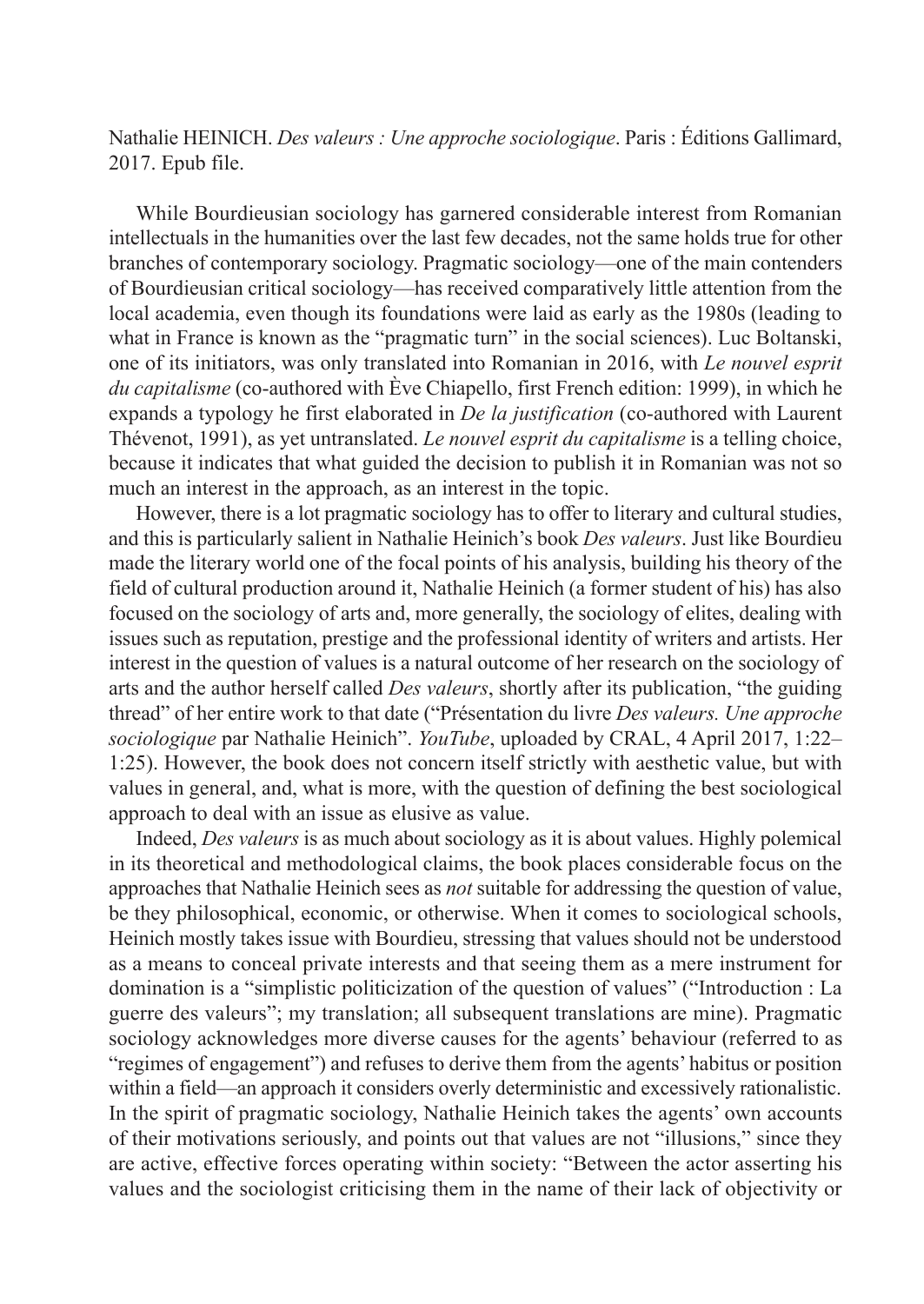universality, the more naïve of the two is not always the one we think" ("Introduction : La guerre des valeurs"). Which is not to say that agents always give an accurate account of what they do; but the way they justify what they do *is also part of* what they do and therefore deserves attention. The main focus of pragmatic sociology is precisely on the way agents engage with their environment and with collective conceptions of the common good through practices such as criticism, justification, and evaluation. The fact that values are effective forces within society is what qualifies them as legitimate objects of sociological inquiry.

To draw axiology from its traditional philosophical framework into the social sciences, Nathalie Heinich thinks that one must abandon all attempts to determine the origin of values. To the sociologist, the ontology of values is a moot point. Heinich professes agnosticism in this respect and stresses that the only thing the sociologist should concern himself with is what can be observed, namely value‑assigning practices. Her non‑metaphysical stance is accompanied by a rejection of "the postmodern doxa" that "anything goes" ("Appendice : Humanités et sciences sociales à l'épreuve des valeurs"): values are not arbitrary, because the social world creates constraints just as much as the natural world. Heinich is also careful to distance herself from social constructionism: values are understood as collective representations, but the attribution of value to an object must take into account the actual properties of the object. She calls these attributes "affordances" (with James J. Gibson's term) and defines them as the meeting point between the properties of the object, on the one hand, and the axiological resources and perceptual competence of the evaluating subject, on the other (ch. 10).

Heinich identifies three forms of assigning value: measurement (price, awards, number of stars for a film review, etc.), attachment (which points to the lesser-explored relation between values and emotions), and value judgments. She chooses to discuss only the third, value judgments, which she observes in conflictual situations, because these are the circumstances in which the agents are most likely to make their values explicit. Analysing cases of disagreement is in line with the methodological tenets of pragmatic sociology, which emphasize fieldwork and the empirical investigation of actions in context. However, in the first part of the book, Heinich brings an addition to this framework by resorting to speech act theory, as she attempts to distinguish utterances conveying value judgments from those expressing judgments of taste or empirical judgments. The application of speech act theory does not lead to a very clearly delineated profile for this particular subset of utterances, but it does give Heinich numerous insights into the complexity and contextual variability of value judgments—for instance, the observation that the identity of the speaker can play an important part in deciding whether to interpret an utterance as a judgment of taste or as a value judgment; coming from a critic or an expert, the sentence "I liked it very much" is more than a mere expression of personal preference (although critics and experts tend to avoid expressive illocutionary acts altogether).

One reason why Heinich chooses speech act theory over traditional sociological instruments such as opinion polls—frequently used in the sociology of valuation and evaluation, as she herself points out—is because the only context that an opinion poll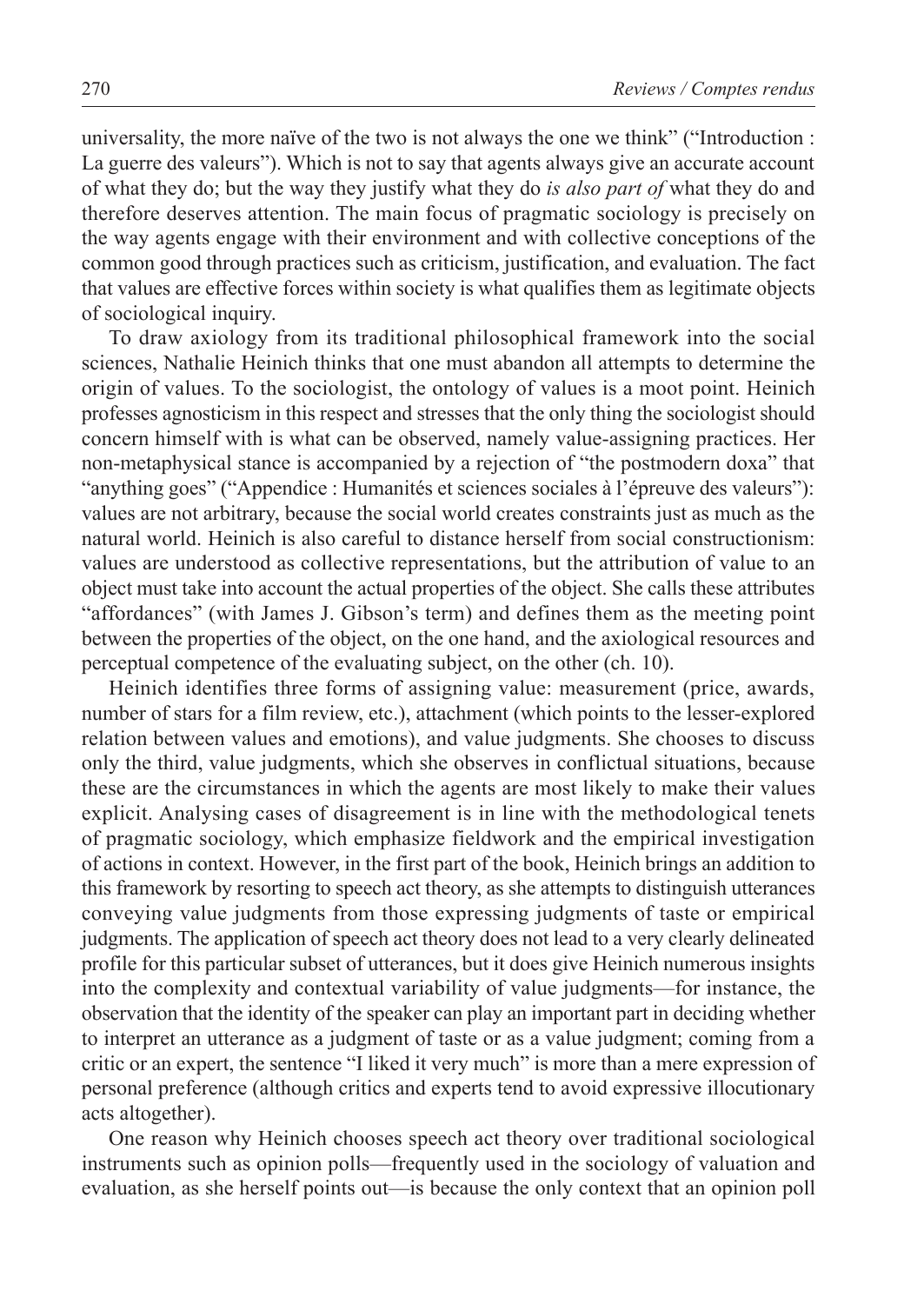takes into account is that of the poll itself. Not only do opinion polls fail to capture the speaker's attachment to a particular value in other, less controlled environments, but they also risk manipulating the results, because they may solicit opinions on issues that bear no actual significance to the respondents. Moreover, according to Heinich, the surveys conducted within the sociology of valuation usually limit themselves to trying to determine what people value. Heinich does not exclude this aspect of value‑assigning practices from her inquiry; she deals with it in the second part of the book, where she outlines the three meanings of the word "value": the worth of an object, the object to which we ascribe worth, and the principles that govern the attribution of value to an object. Her main interest, nevertheless, is not in objects, but in values as principles of evaluation. This is the focus of the third and last part of the book, which moves from the situational level of analysis to the structural one in an attempt to build what Heinich calls an "axiological grammar"—a repertoire of axiological principles available to all agents within a given culture.

Heinich's axiological grammar is made up of six levels, moving from the more concrete and likely to be verbalized to the more abstract and unconscious: affordances, criteria, values, groups of values (clusters of values based on affinities), value amplifiers, and finally, qualification regimes (commonality and singularity, which attribute value to things pertaining to collective experiences and to individual experiences respectively). Conflicts occur when heterogenous criteria, values or groups of values coexist in the same evaluative context, producing a phenomenon which Heinich dubs "axiological dissonance" (ch. 11). As we move to the upper levels of the axiological grammar, disagreements grow deeper and become harder, if not impossible, to settle.

The fact that Heinich draws almost all her case studies from the field of arts and cultural heritage casts a doubt over the validity of the general picture she gives of values. It sometimes leads to unwarranted claims, such as the assumption that "without the prospect of a debate with others, a subject would hardly have any reason to strain himself to 'form an opinion' on such or such a matter" (ch. 2). This view on opinions might be able to explain a lot when it comes to controversies in contemporary art, but in the case of moral values, for instance, the urgency of having to choose a course of action can often be a more important incentive to form an opinion than the prospect of debating one's choice with others.

Granted, these kinds of isolated statements do not affect the weight of the main arguments of the book, but they do point to a more important problem, which Nathalie Heinich's endeavour shares with pragmatic sociology studies in general and with any attempt to proceed from specific situations to the underlying structures by incomplete induction: how does the researcher know when the corpus is varied enough to cast a light on the entire structure? Boltanski and Thévenot extended their own typology of orders of worth in 1999, and Heinich herself cautions that, although she believes she offered a comprehensive account of the value clusters operating in Western culture, she does not exclude the possibility that other researchers might add new clusters to the sixteen groups she identified. As a result, the levels of Heinich's axiological grammar tend to be more convincing than the actual description of their content. However, the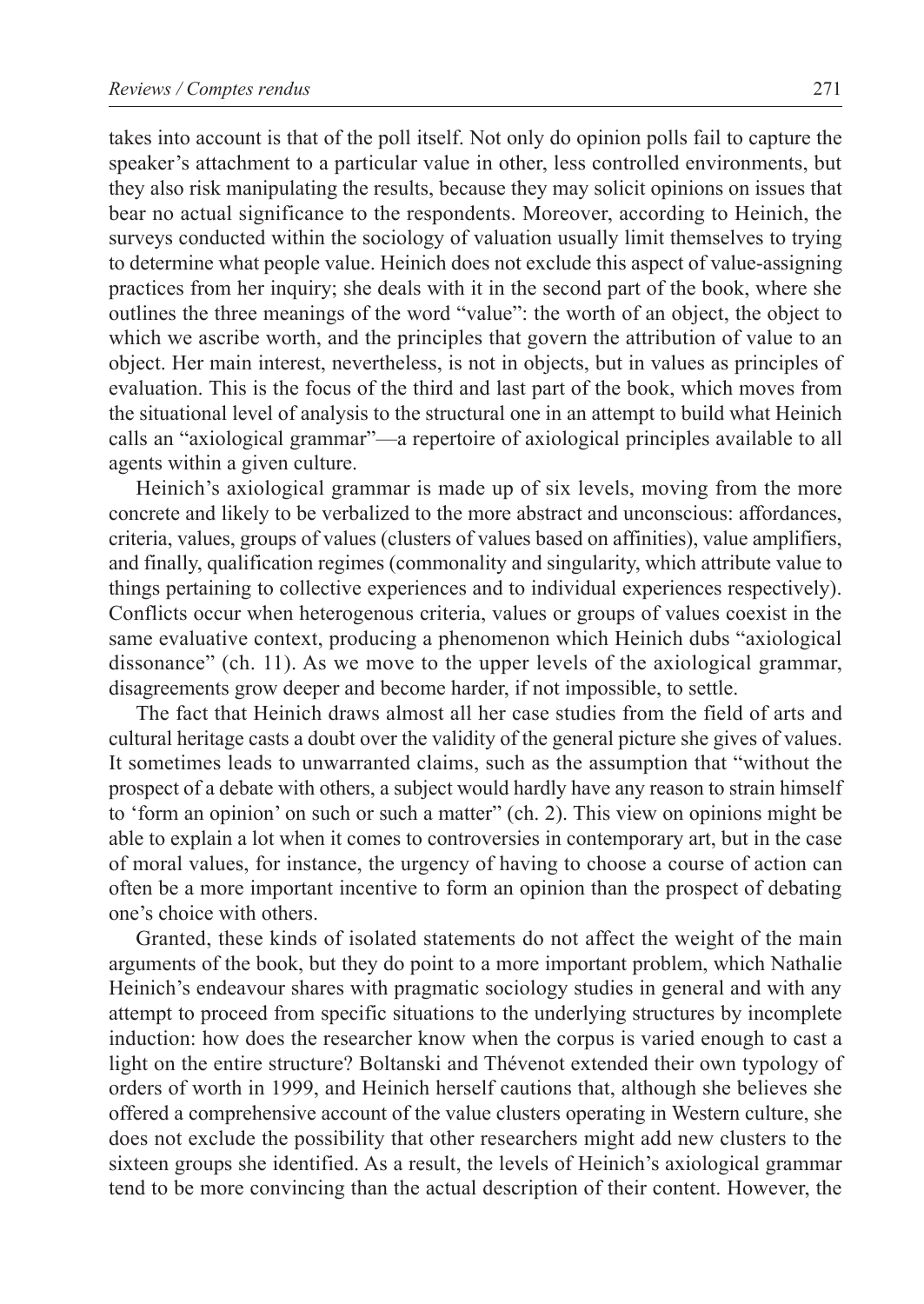pragmatic sociologist's awareness of the inherent incompleteness of her endeavour involves an unusual combination of ambition and modesty which seems to be the only possible stance in the face of issues as complex as value. Heinich's elaborate, extremely dense, yet clear account of values and the way they become manifest is a valuable contribution to axiology and sociology alike, and, through its focus on aesthetic values, offers a stimulating alternative to the Bourdieusian model still prevalent in the Romanian sociology of literature.

**Ruxandra Câmpeanu**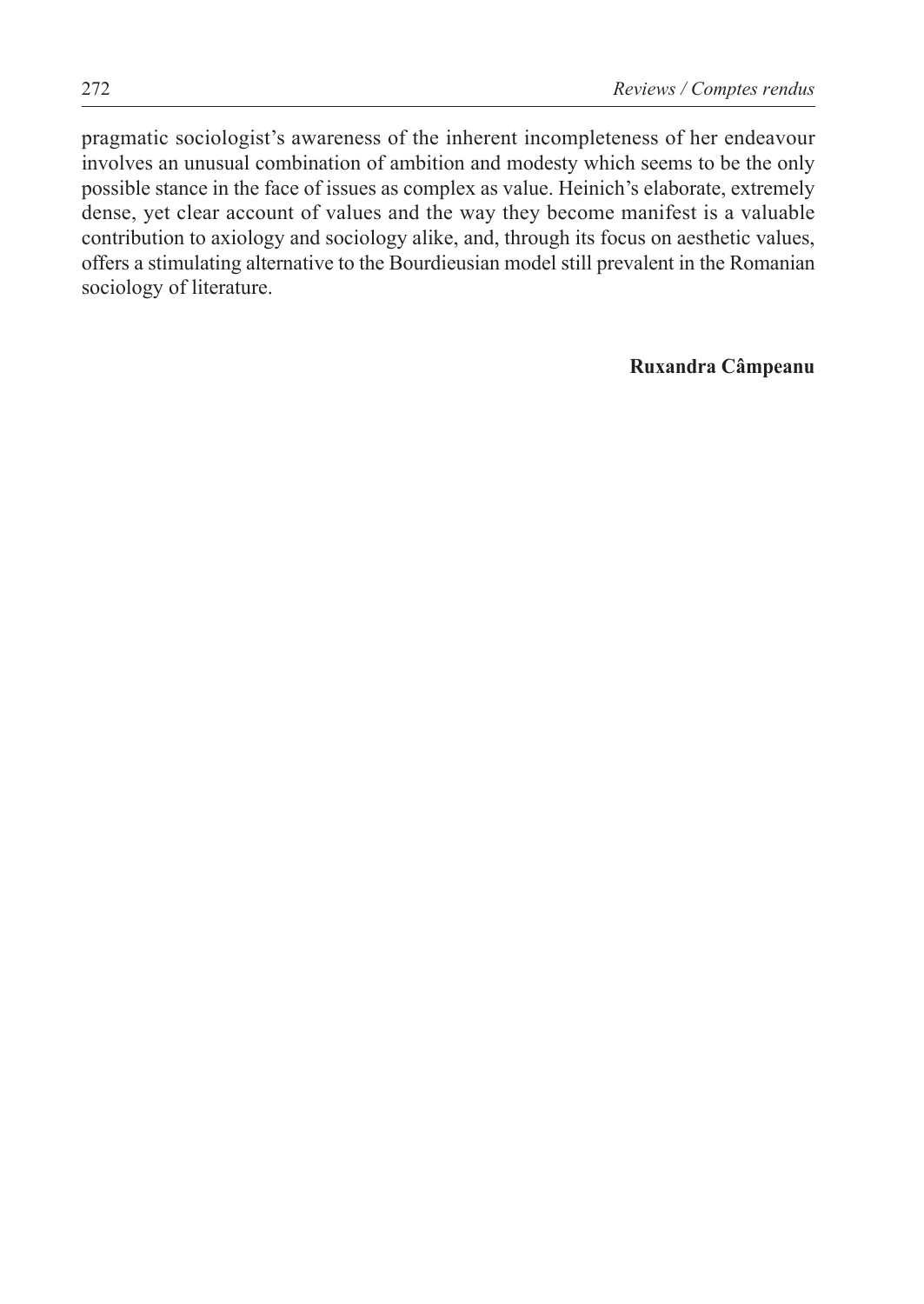Corin BRAGA. *Archétypologie postmoderne* : *D'Œdipe à Umberto Eco*. Paris : Honoré Champion, 2019. Print. 444 p.

Corin Braga's recent *Archétypologie postmoderne* [*Postmodern Archetypology*] continues other projects united by similar perspectives or methodologies already successfully put to use in the author's research so far. In other words, the volume expands on some ideas or theories announced in his previous books (*10 studii de arhetipologie* [*10 Studies on Archetypology*], *De la arhetip la anarhetip* [*From the Archetype to the Anarchetype*]) or simply applies the same hermeneutical approach to more complex discussions.

The first, theoretical, chapter is followed by eight studies based on erudite investigations that emphasize archetypal and psychoanalytic aspects of literary texts. The introduction starts from the major semantic levels of to the word "archetype" (metaphysical/ ontological, psychological/ anthropological and cultural/ philological) that are used in studies as methodological instruments. Beyond this unifying concept, the chapter provides an overview of the historical evolution of the "archetypocritical" method, including views of historians of religion and theorists such as Bachelard, Durand, Jung, Eliade, Spengler, Frobenius, Worringer, Arnheim or Marino—to name just a few. Besides other concepts invoked here, some of which are related even to neuroscience, this interdisciplinary hermeneutics brings into play very precise connections to the historical, cultural and political context.

From this point of view, the (re)readings are centred around some of the texts which are considered representative for the main European cultural epistemes. In this sense, the Oedipus complex and scenario are situated between "mythanalysis" and "psychocritics", and thus, are investigated from two different perspectives: the religious one, namely classical Greek polytheism superimposed on the pre‑Indo‑European cult of the Great Goddess, and the psychoanalytic one. The next study resorts to a similar demonstration that identifies different levels in Greek religion starting with legends from the Theban Cycle interpolated in Euripides' theatre (*The Bacchae* and *The Phoenician Women*).

Moving the focus to other areas of interest, the part dedicated to *fisi* and Irish ecstatic travels in the afterlife emphasises the acculturation phenomena from Celtic religion to Christianity, taking into consideration the legend of St. Patrick and other Irish medieval stories. Some theological and philosophical concepts such as destiny and free will in Calderón de la Barca's work are discussed in the context of the Baroque era, seen as a consequence of the cultural conflict between Renaissance Neoplatonism and occult philosophy, on the one hand, and the ideology of the Counter‑Reformation, on the other.

Moreover, the sixth chapter analyses three representations of the double (*Doppelgänger*) during the nineteenth century. Thus, the shadow (in Adelbert von Chamisso's *Peter Schlemihl's Miraculous Story*), the mirror (Guy de Maupassants's *The Horla* or E. A. Poe's *William Wilson*) and the picture (Oscar Wilde's *The Picture of Dorian Gray*) are seen as occurrences of *eidola* in the imagery of this period, when Renaissance magical thinking re‑emerged in Romantic anthropology. The chapter dealing with Robert Musil's *The Man Without Qualities* analyses the themes of the androgyne